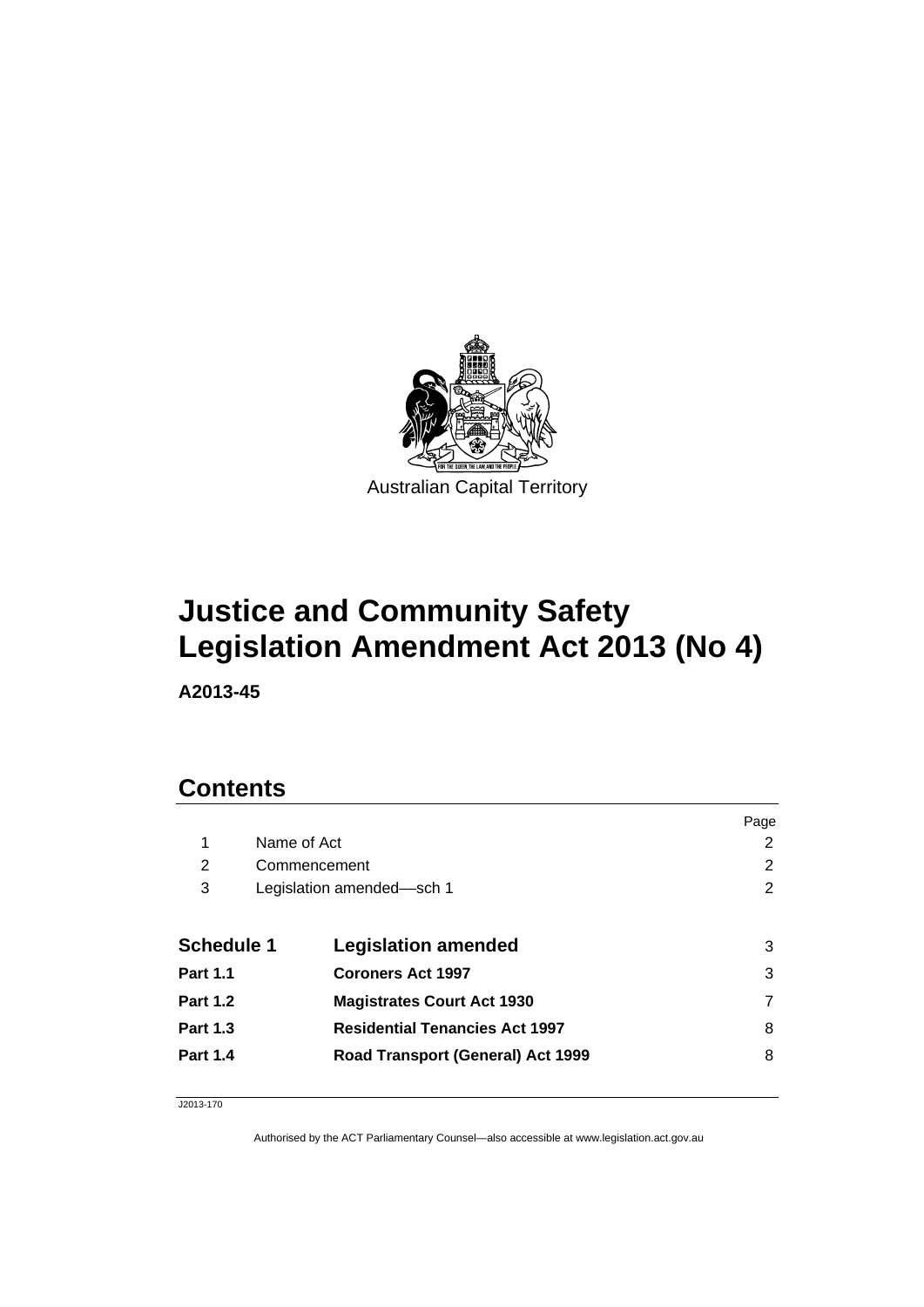**Contents** 

### **Part 1.5 Victims of Crime Act 1994 9**

Page

contents 2 Justice and Community Safety Legislation Amendment Act 2013 (No 4)

A2013-45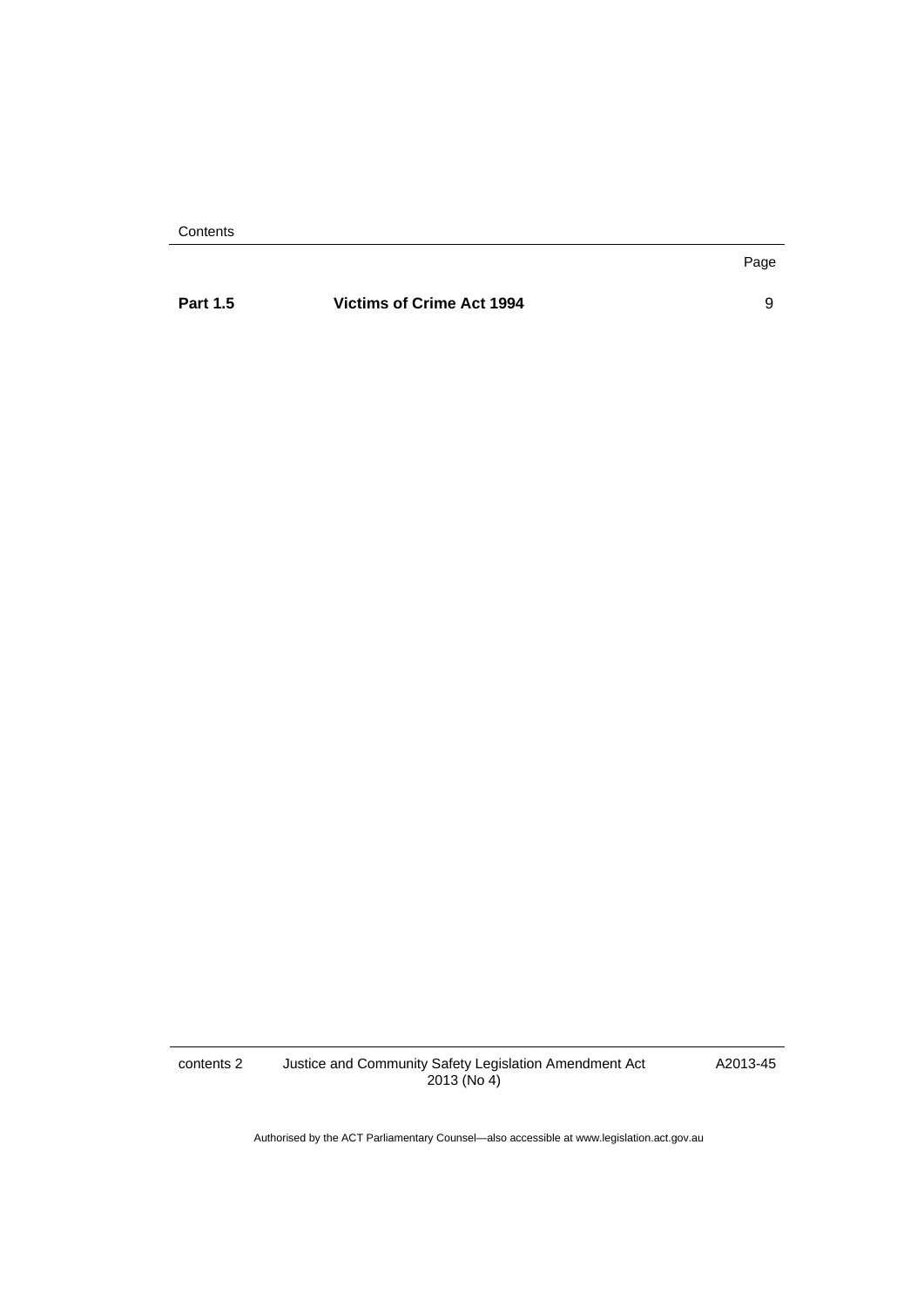

# **Justice and Community Safety Legislation Amendment Act 2013 (No 4)**

**A2013-45** 

l

An Act to amend legislation about justice and community safety

The Legislative Assembly for the Australian Capital Territory enacts as follows:

J2013-170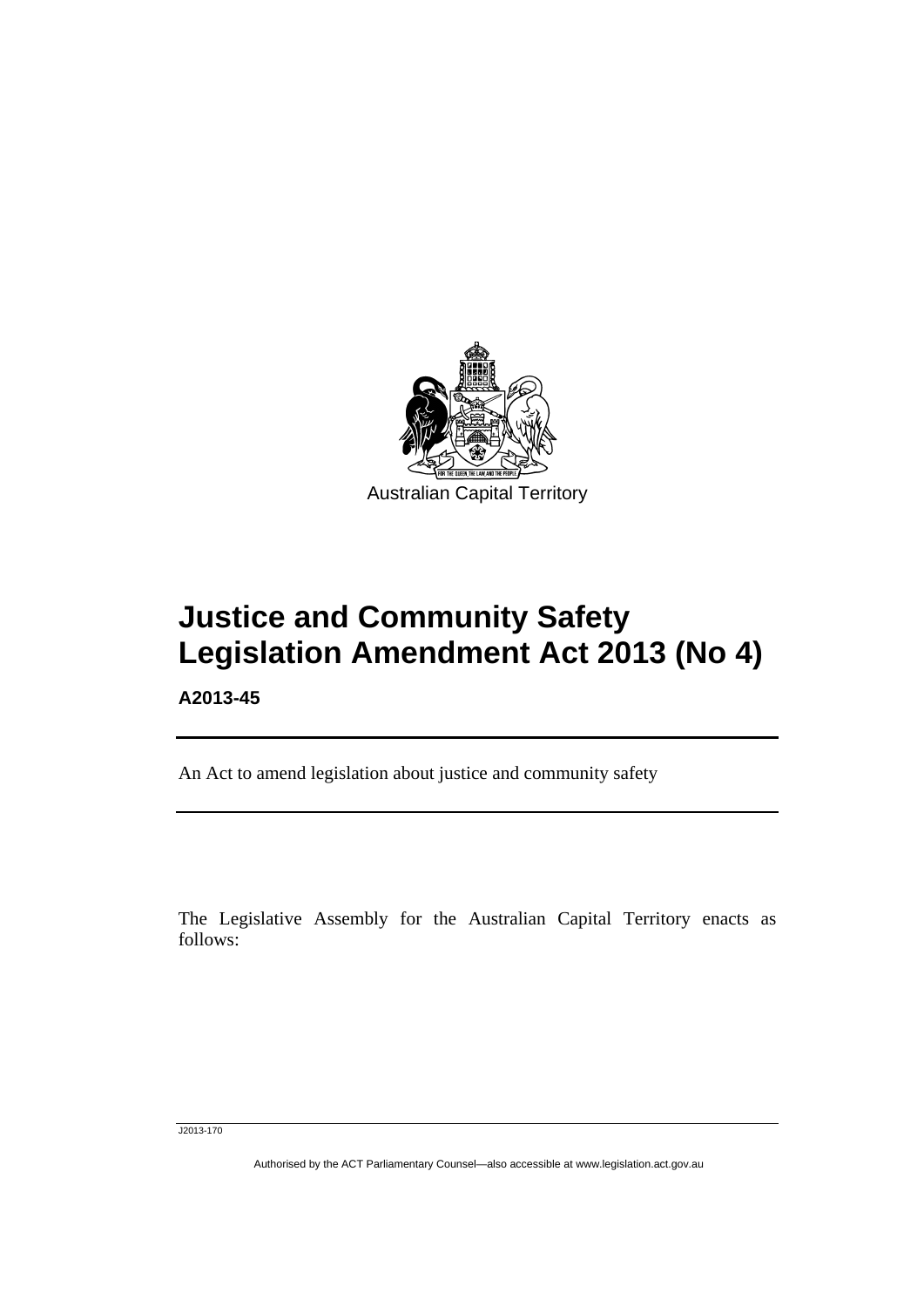<span id="page-3-1"></span><span id="page-3-0"></span>

|                | <b>Name of Act</b>                                                                                                                                                                                                                  |  |  |
|----------------|-------------------------------------------------------------------------------------------------------------------------------------------------------------------------------------------------------------------------------------|--|--|
|                | This Act is the <i>Justice and Community Safety Legislation</i><br>Amendment Act 2013 (No 4).                                                                                                                                       |  |  |
| $\overline{2}$ | <b>Commencement</b>                                                                                                                                                                                                                 |  |  |
|                | This Act commences on the day after its notification day.                                                                                                                                                                           |  |  |
|                | The naming and commencement provisions automatically commence on<br><i>Note</i><br>the notification day (see Legislation Act, $\frac{5}{75}$ (1)).                                                                                  |  |  |
| $\overline{3}$ | <b>Legislation amended-sch 1</b>                                                                                                                                                                                                    |  |  |
|                | $\overline{A}$ . The contraction of the contract of the contract of the contraction of the contract of $A$ . The contract of the contract of the contract of the contract of the contract of the contract of the contract of the co |  |  |

<span id="page-3-2"></span>This Act amends the legislation mentioned in schedule 1.

A2013-45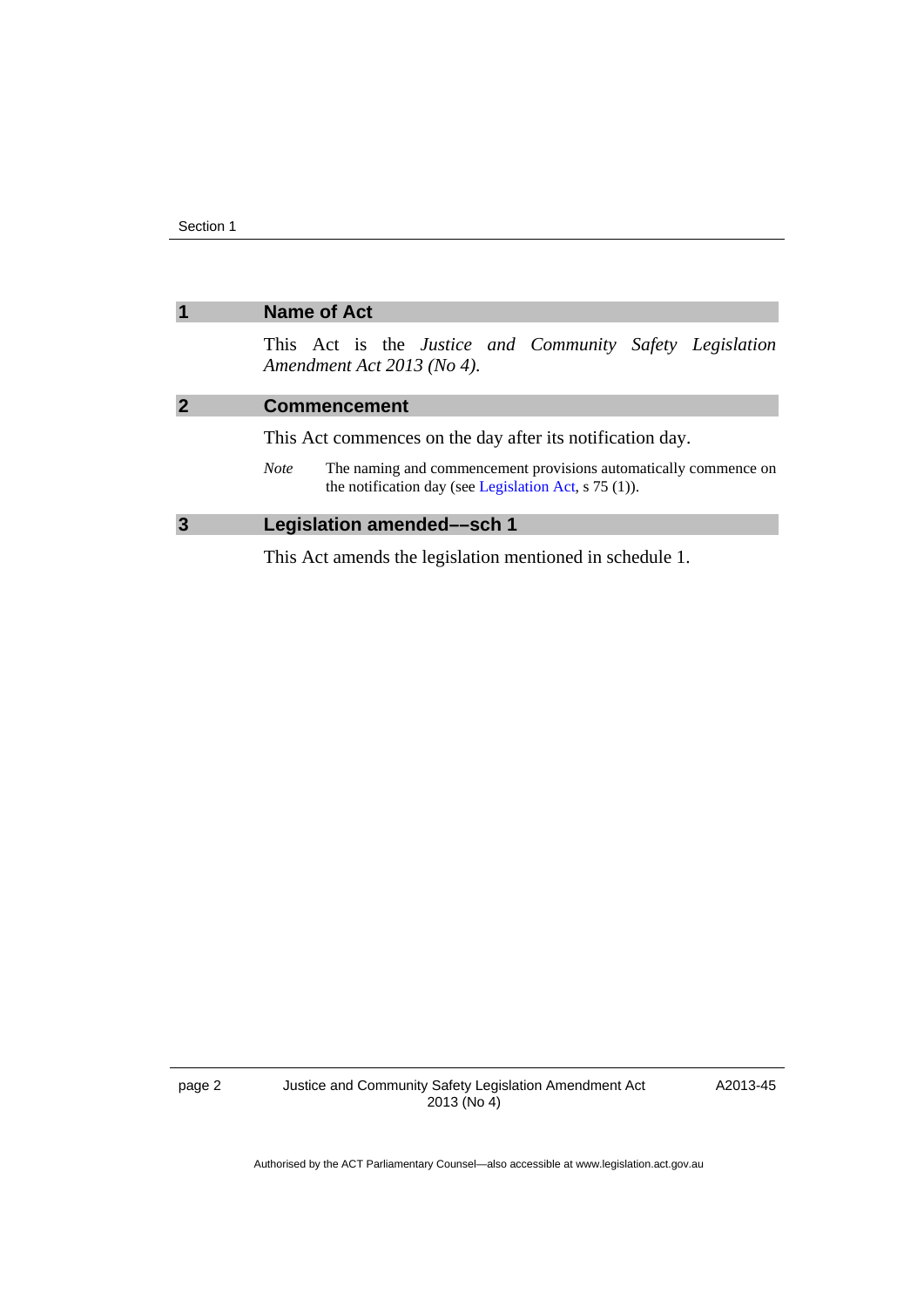# <span id="page-4-0"></span>**Schedule 1 Legislation amended**

(see s 3)

## <span id="page-4-1"></span>**Part 1.1 Coroners Act 1997**

### **[1.1] New section 11A**

*in division 2.2, insert* 

### **11A Coroner for matter not available**

- (1) This section applies if a person who is a coroner constituting a court in a particular matter ceases to hold office as a coroner, or ceases to be available, before the coroner finishes dealing with the matter.
- (2) The Chief Coroner must arrange for another coroner to constitute the court in the matter.
- (3) The other coroner may deal with the matter as the other coroner considers appropriate.

#### **Example**

deal with the matter afresh

- *Note* An example is part of the Act, is not exhaustive and may extend, but does not limit, the meaning of the provision in which it appears (see [Legislation Act,](http://www.legislation.act.gov.au/a/2001-14) s 126 and s 132).
- (4) In this section:

*ceases to be available*––a person *ceases to be available* for a matter if the person is unable to act as a coroner in relation to the matter because of illness, absence or an inability or unwillingness to deal with the matter.

*matter* includes a class of matters.

A2013-45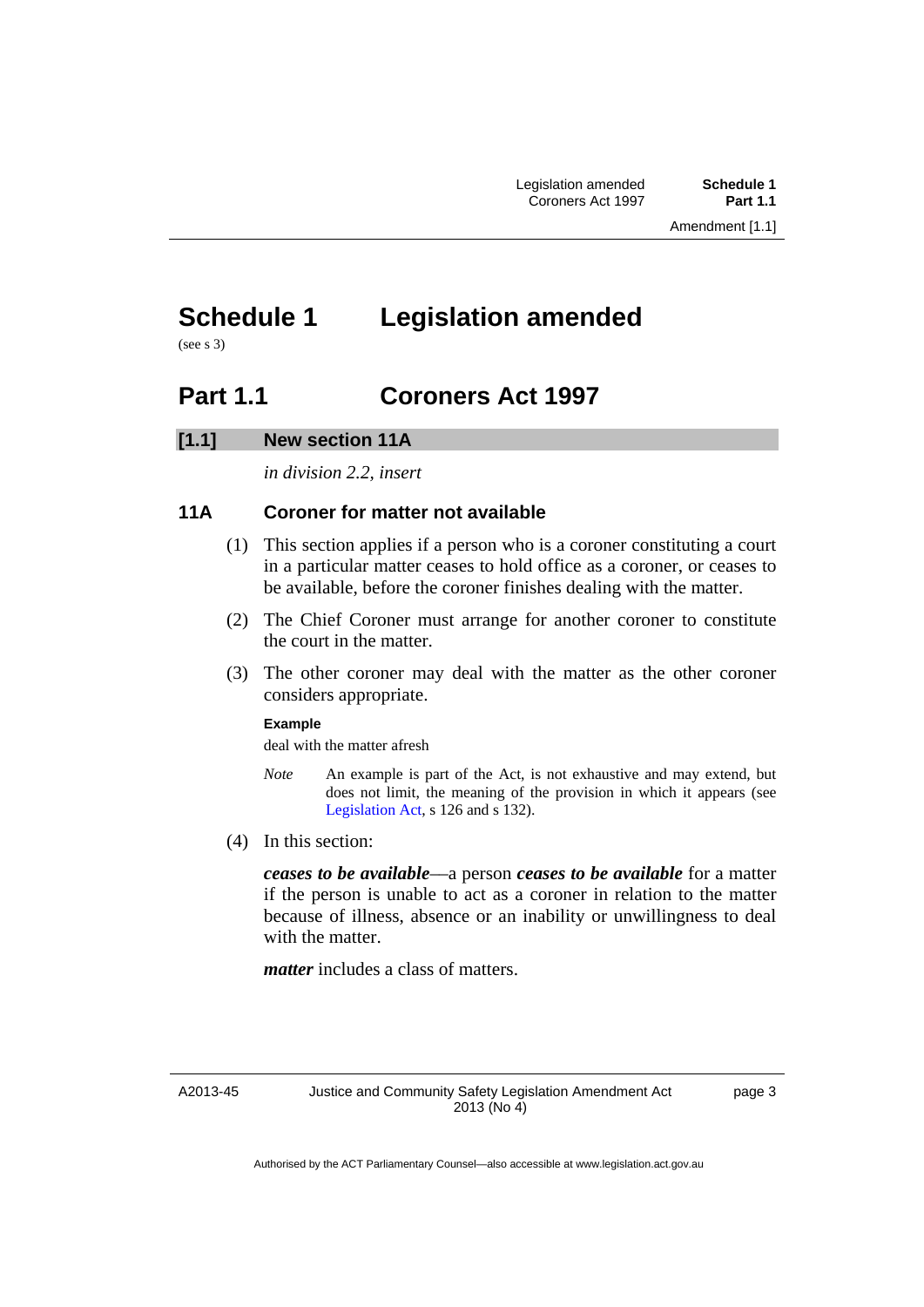**Schedule 1** Legislation amended<br> **Part 1.1** Coroners Act 1997 **Part 1.1** Coroners Act 1997 Amendment [1.2]

### **[1.2] New section 57 (3A)**

*insert* 

 (3A) If the coroner reports to the Attorney-General under this section, the coroner must give a copy of the report to the responsible Minister.

#### **[1.3] Section 57 (4) (a)**

*after 2nd mention of* 

report

*insert* 

(the *6-month period*)

### **[1.4] Section 57 (4) (b)**

*omit* 

Executive's

*substitute* 

Attorney-General's and responsible Minister's

### **[1.5] New section 57 (5) and (6)**

### *insert*

- (5) However, if the Attorney-General is of the opinion that it will not be reasonably practicable to comply with subsection (4) on a sitting day during the 6-month period—
	- (a) the Attorney-General must give the report and response, and a copy for each member of the Legislative Assembly, to the Speaker before the end of the 6-month period; and

A2013-45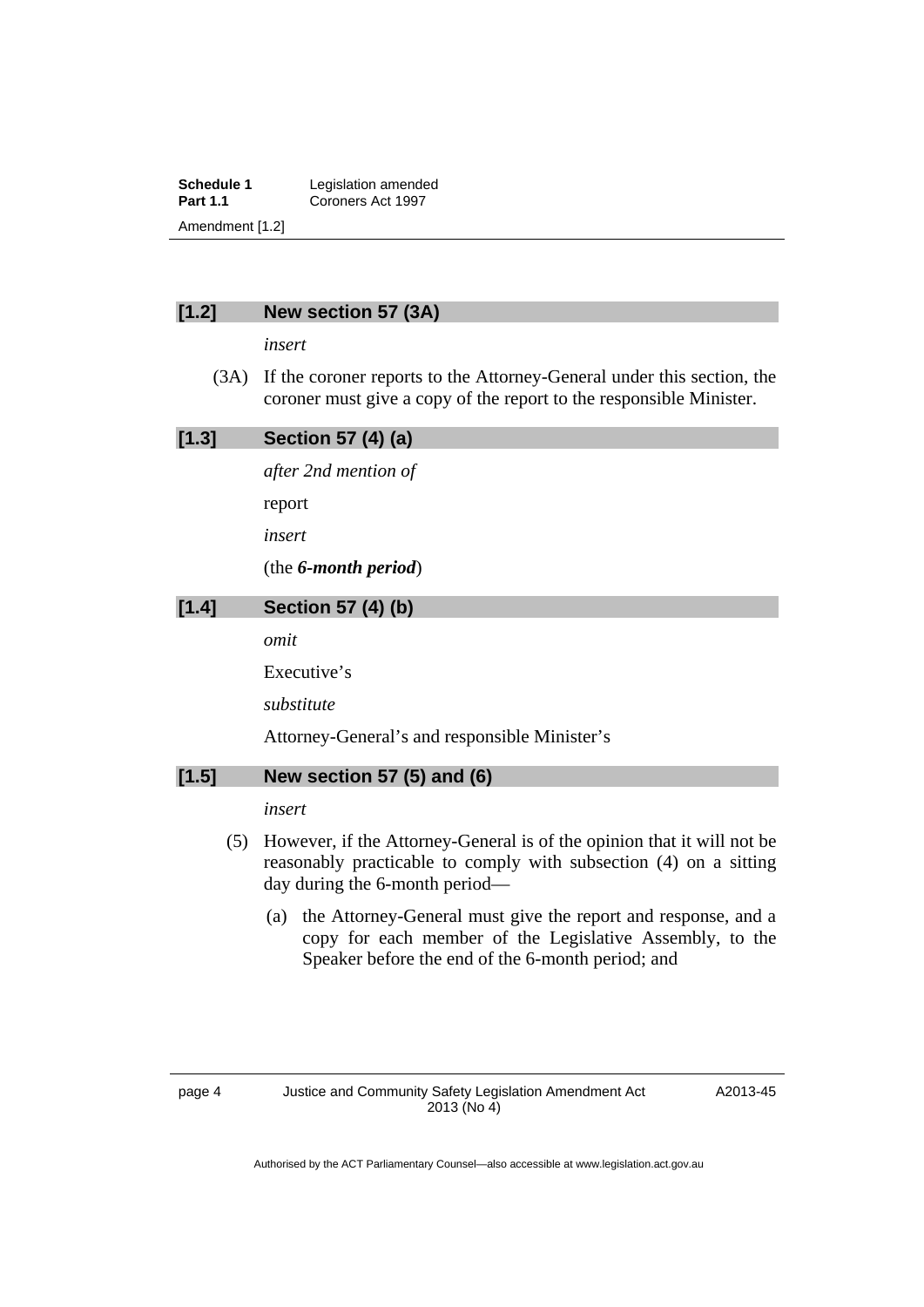- (b) the report and response are taken for all purposes to have been presented to the Legislative Assembly on the day the Attorney-General gives them to the Speaker (the *report day*); and
- (c) the Speaker must arrange for a copy of the report and response to be given to each member of the Legislative Assembly on the report day; and
- (d) despite paragraph (b), the Speaker must present the report and response to the Legislative Assembly––
	- (i) on the next sitting day after the end of the 6-month period; or
	- (ii) if the next sitting day is the first meeting of the Legislative Assembly after a general election of members of the Assembly—on the second sitting day after the election.
- (6) In this section:

*responsible Minister* means the Minister responsible for the matter that is the subject of the inquest or inquiry to which a report under this section relates.

*Speaker* includes—

- (a) if the Speaker is unavailable—the Deputy Speaker; and
- (b) if both the Speaker and Deputy Speaker are unavailable—the clerk of the Legislative Assembly.

*unavailable*—the Speaker or Deputy Speaker is *unavailable* if—

- (a) he or she is absent from duty; or
- (b) there is a vacancy in the office of Speaker or Deputy Speaker.

A2013-45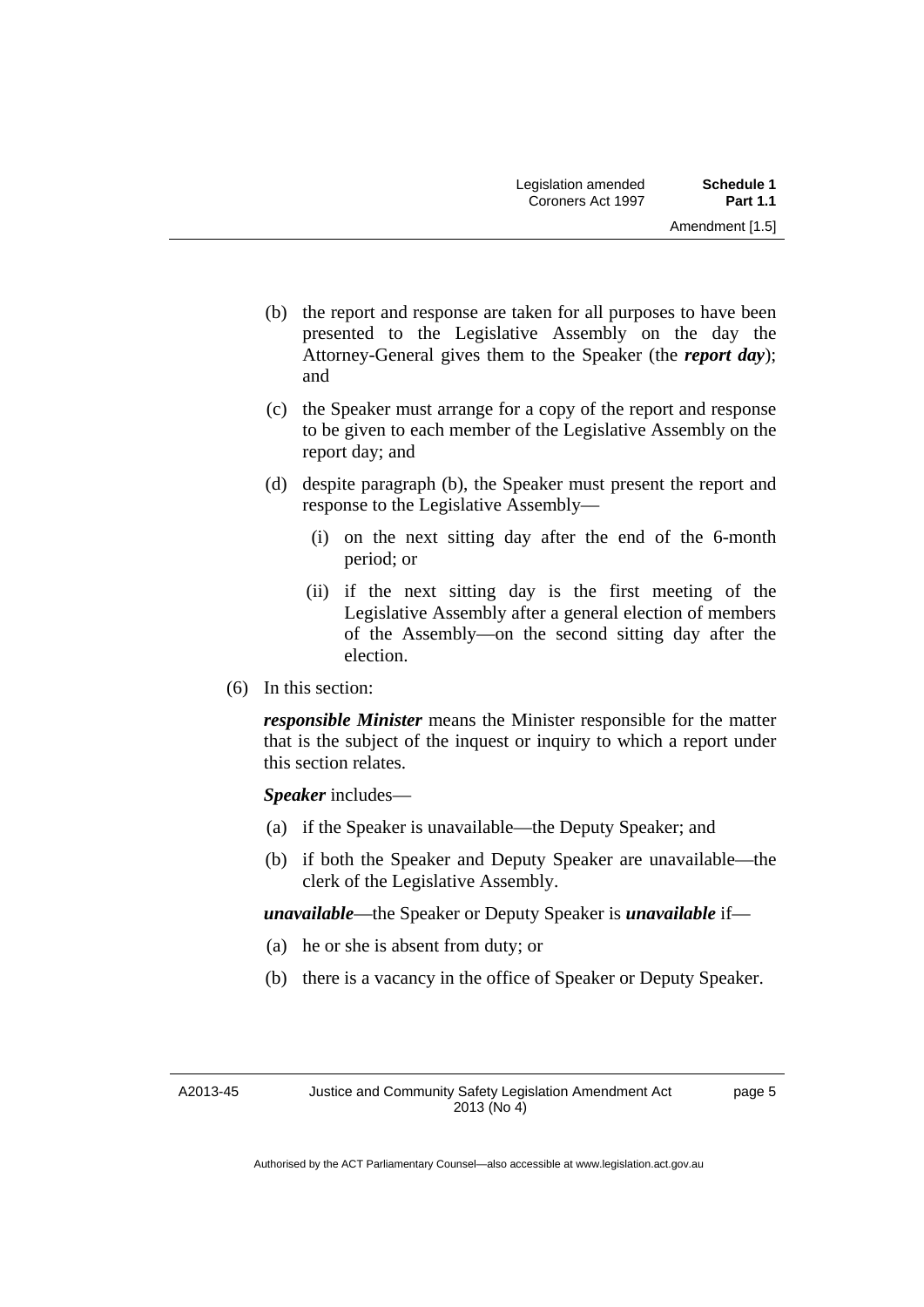**Schedule 1** Legislation amended<br> **Part 1.1** Coroners Act 1997 Coroners Act 1997 Amendment [1.6]

### **[1.6] Part 9 heading**

*substitute* 

# **Part 9 Witness expenses and other amounts**

#### **[1.7] Section 98**

*substitute* 

### **98 Witness expenses**

A coroner may allow a witness who gives evidence before the coroner, whether or not the witness was subpoenaed to attend, witness expenses assessed in accordance with the *[Court Procedures](http://www.legislation.act.gov.au/sl/2006-29)  [Rules 2006](http://www.legislation.act.gov.au/sl/2006-29)*, schedule 4.

### **[1.8] Dictionary, note 2**

*insert* 

- clerk
- Deputy Speaker
- sitting day
- Speaker

A2013-45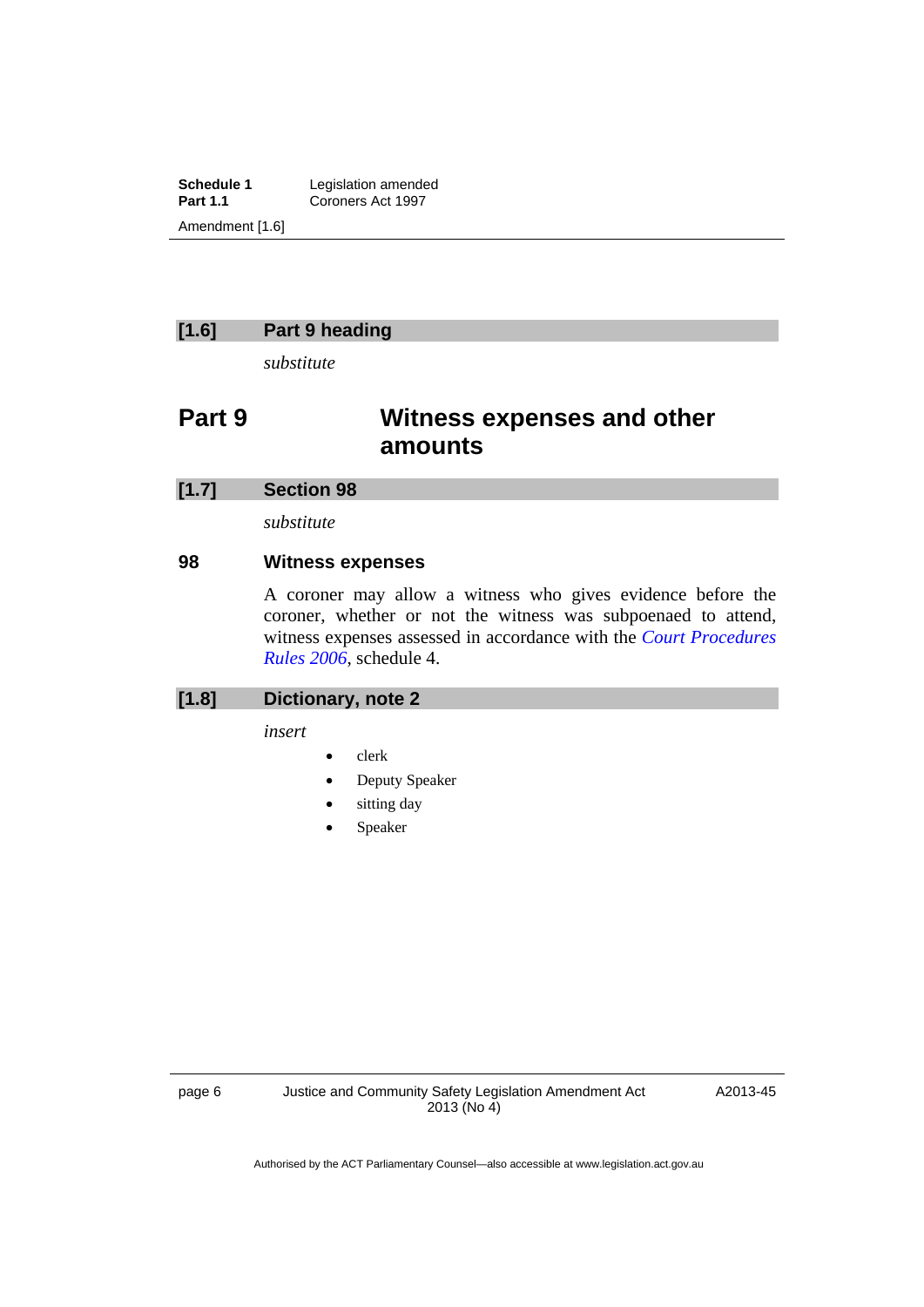# <span id="page-8-0"></span>**Part 1.2 Magistrates Court Act 1930**

### **[1.9] New section 5A**

*in part 2.1, insert* 

### **5A Magistrate for matter not available**

- (1) This section applies if a person who is a magistrate constituting the court in a particular civil matter, ceases to hold office as a magistrate, or ceases to be available, before the magistrate finishes dealing with the matter.
- (2) The Chief Magistrate must arrange for another magistrate to constitute the court in the matter.
- (3) The other magistrate may deal with the matter as the other magistrate considers appropriate.

#### **Example**

deal with the matter afresh

- *Note* An example is part of the Act, is not exhaustive and may extend, but does not limit, the meaning of the provision in which it appears (see [Legislation Act,](http://www.legislation.act.gov.au/a/2001-14) s 126 and s 132).
- (4) In this section:

*ceases to be available*––a person *ceases to be available* for a matter if the person is unable to act as a magistrate in relation to the matter because of illness, absence or an inability or unwillingness to deal with the matter.

*matter* includes a class of matters.

A2013-45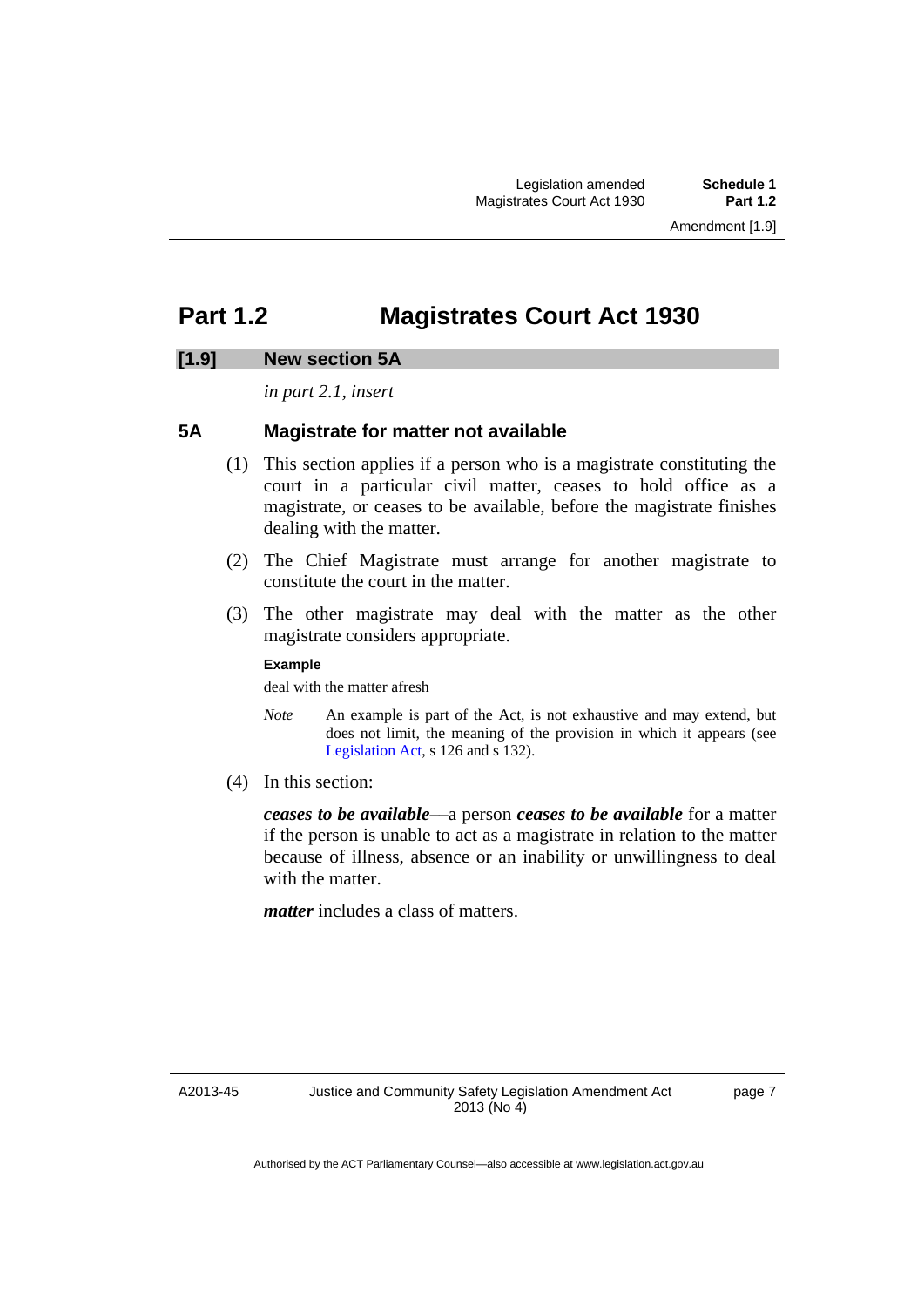### **[1.10] Section 316 (6)**

*substitute* 

- (6) However, the sound recording of any part of the following proceedings must not be erased unless a transcript of the record of that part of the proceeding has been prepared:
	- (a) a proceeding in which a person charged with an indictable offence is committed to trial before the Supreme Court;
	- (b) a proceeding in which evidence is taken under a request mentioned in section 263 (Requests under conventions relating to legal proceedings in civil and commercial matters).

### <span id="page-9-0"></span>**Part 1.3 Residential Tenancies Act 1997**

#### **[1.11] Section 78 (3), note**

*omit*  \$50 000 *substitute*  \$250 000

## <span id="page-9-1"></span>**Part 1.4 Road Transport (General) Act 1999**

| [1.12] | <b>Section 44 (3) (b)</b>                              |          |  |        |
|--------|--------------------------------------------------------|----------|--|--------|
|        | omit                                                   |          |  |        |
|        | by<br>substitute                                       |          |  |        |
|        |                                                        |          |  | before |
|        |                                                        |          |  |        |
| page 8 | Justice and Community Safety Legislation Amendment Act | A2013-45 |  |        |

2013 (No 4)

A2013-45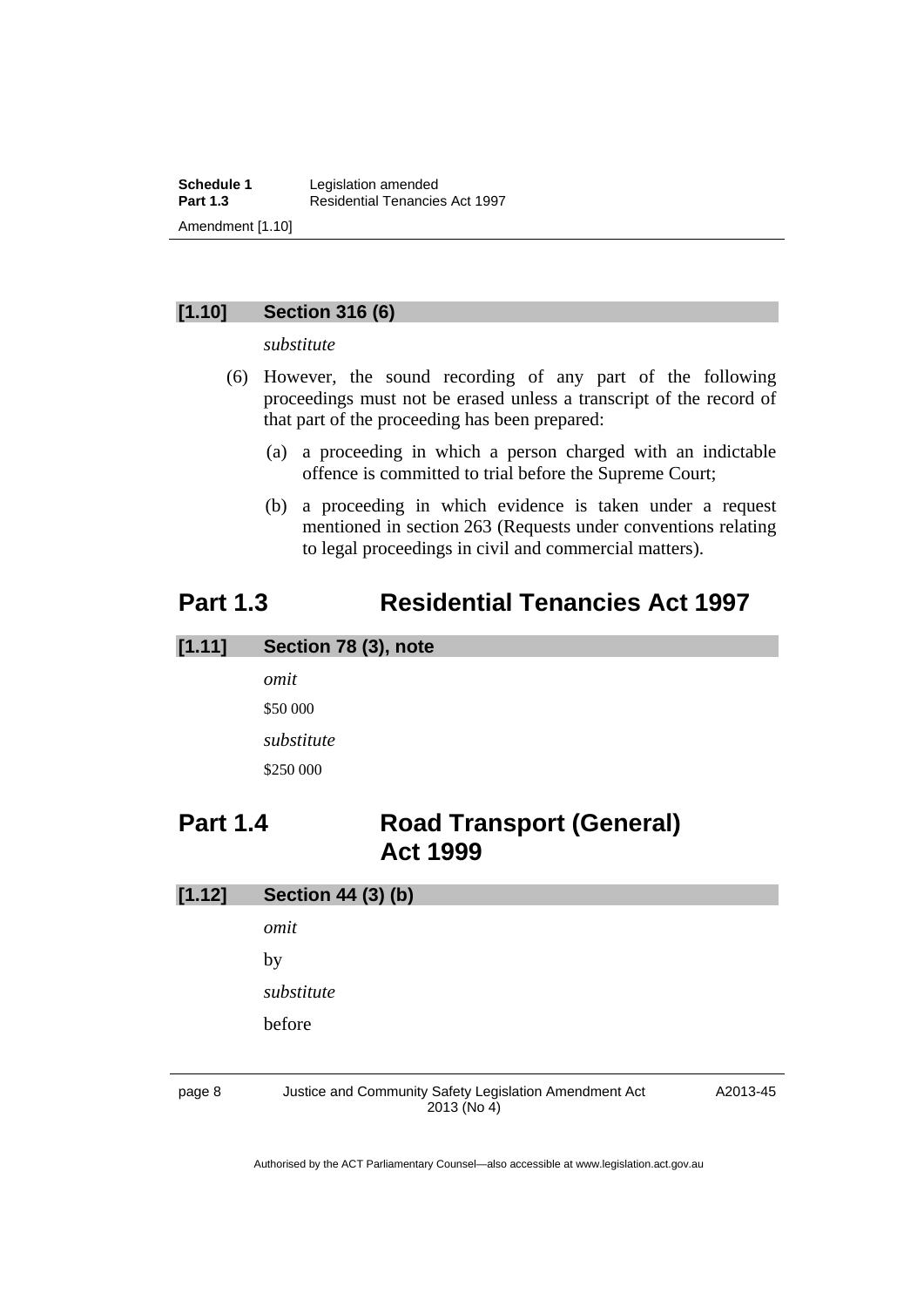Amendment [1.13]

| [1.13] | <b>Section 44A (3) (b)</b> |
|--------|----------------------------|
|        | omit                       |
|        | by                         |
|        | substitute                 |
|        | before                     |
|        |                            |
|        |                            |
| [1.14] | <b>Section 84 (3) (b)</b>  |
|        | omit                       |
|        | by                         |
|        | substitute                 |
|        | before                     |

# <span id="page-10-0"></span>**Part 1.5 Victims of Crime Act 1994**

| [1.15] | <b>Section 24 (2)</b> |
|--------|-----------------------|
|        | omit                  |
|        | \$10                  |
|        | substitute            |
|        | \$30                  |
|        |                       |

A2013-45